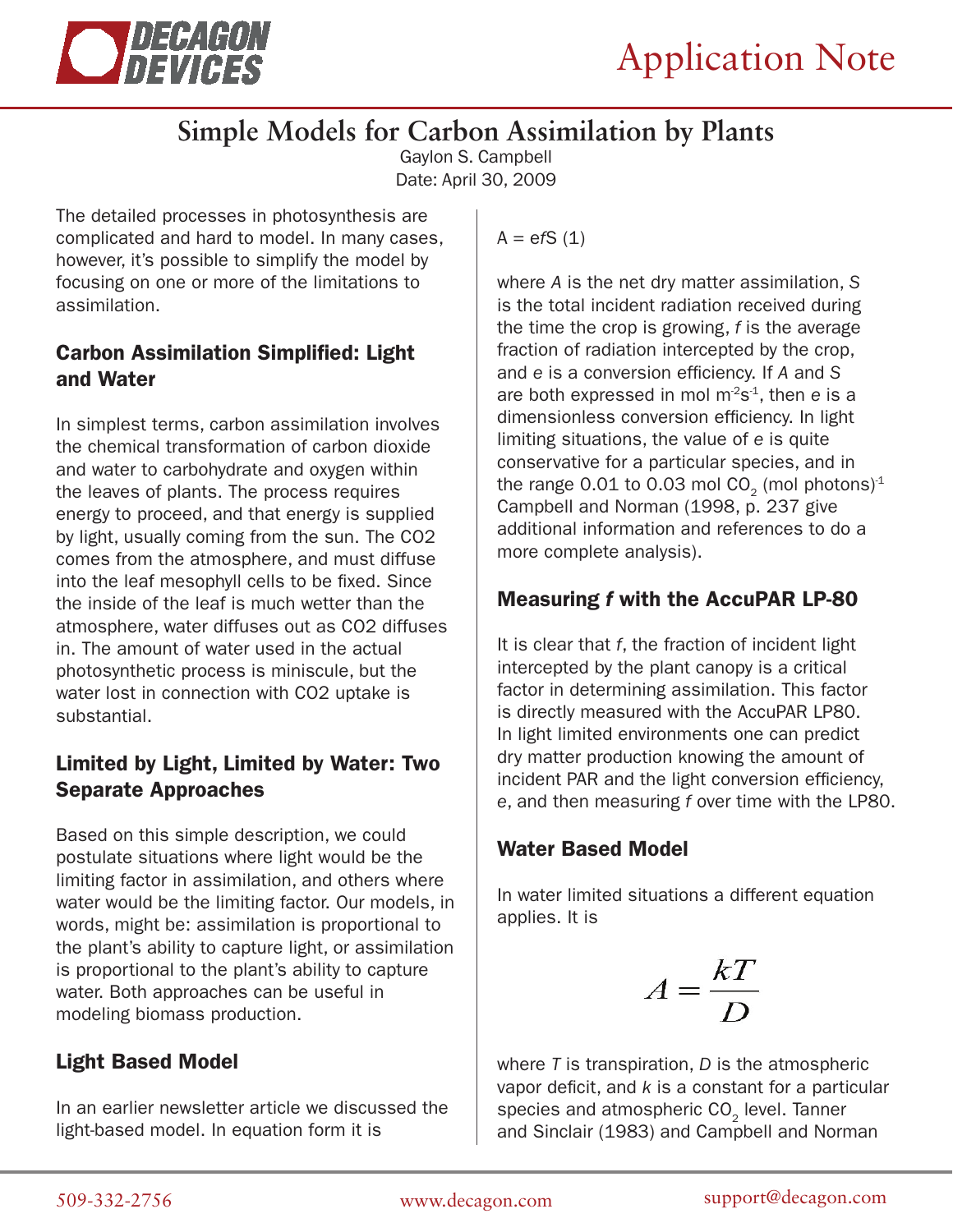

(1998) give derivations for this equation, but its validity has been repeatedly confirmed in experiments going back more than a century. Among other things it predicts that humid regions will produce more dry matter per unit water used than arid areas. Thus, an irrigation project in Wisconsin, say, would produce a lot more dry matter per unit water used than one in Arizona. While there may be differences, from one species to another, in the amount of dry matter produced per unit water used, all dry matter production requires a substantial quantity of water. Dreams of making deserts blossom by genetically engineering plants that fix carbon without using water are just that - dreams.

### Interception in the Water Based Model

The evaporation-based dry matter model also depends on light interception. The water lost by a crop includes water transpired by the plants and water evaporated from the soil. Only the water lost by transpiration relates to carbon assimilation. It usually isn't practical to measure *T* in eq.2, but we can make a simple computer model that will compute it each day if we know the rain or irrigation and some soil and environmental variables. For the model we need to define a quantity called potential evapotranspiration, which is the rate of water loss when water supply limits neither evaporation nor transpiration. Potential transpiration is computed from

 $T_p = f E_{tp}$  (3)

Since evaporation from the soil surface also uses up water, we need to compute it as well. Potential evaporation is computed from:

$$
E_p = (1 - f) E_{tp} \quad (4)
$$

where  $E_{t_p}$  is potential evapotranspiration. As before, *f* is the fraction of radiation intercepted by the canopy, and can be measured with the LP80. Campbell and Diaz (1988) give a simple computer model for computing  $E_{tn}$  as well as algorithms for computing actual evaporation and transpiration from the potential quantities given by eqs. 3 and 4.

### Knowing Which Model to Use

The most efficient way to determine whether light or water is the limiting factor is to simply run both mathematical models daily to see which one predicts the lowest value. That value is the best predictor of dry matter production for the particular day on which it is run.

## BASIC Computer Modeling

The light-limited and water-limited mathematical models are hard to manipulate by hand but easy to program on a computer. They run from easily obtained climatic data, and can be quite accurate predictors of crop dry matter production, particularly for annual crops. They have been particularly useful for assessing production potential for particular environments and cultural practices (Campbell and Diaz, 1988; Kunkel and Campbell, 1987).

### Computing Fractional Interception

The fractional interception, *f* used in both of these models is the value averaged over whole days. The measurement by the LP80 typically is made at a particular time of day, and is not the average over the day. The LP80 manual gives